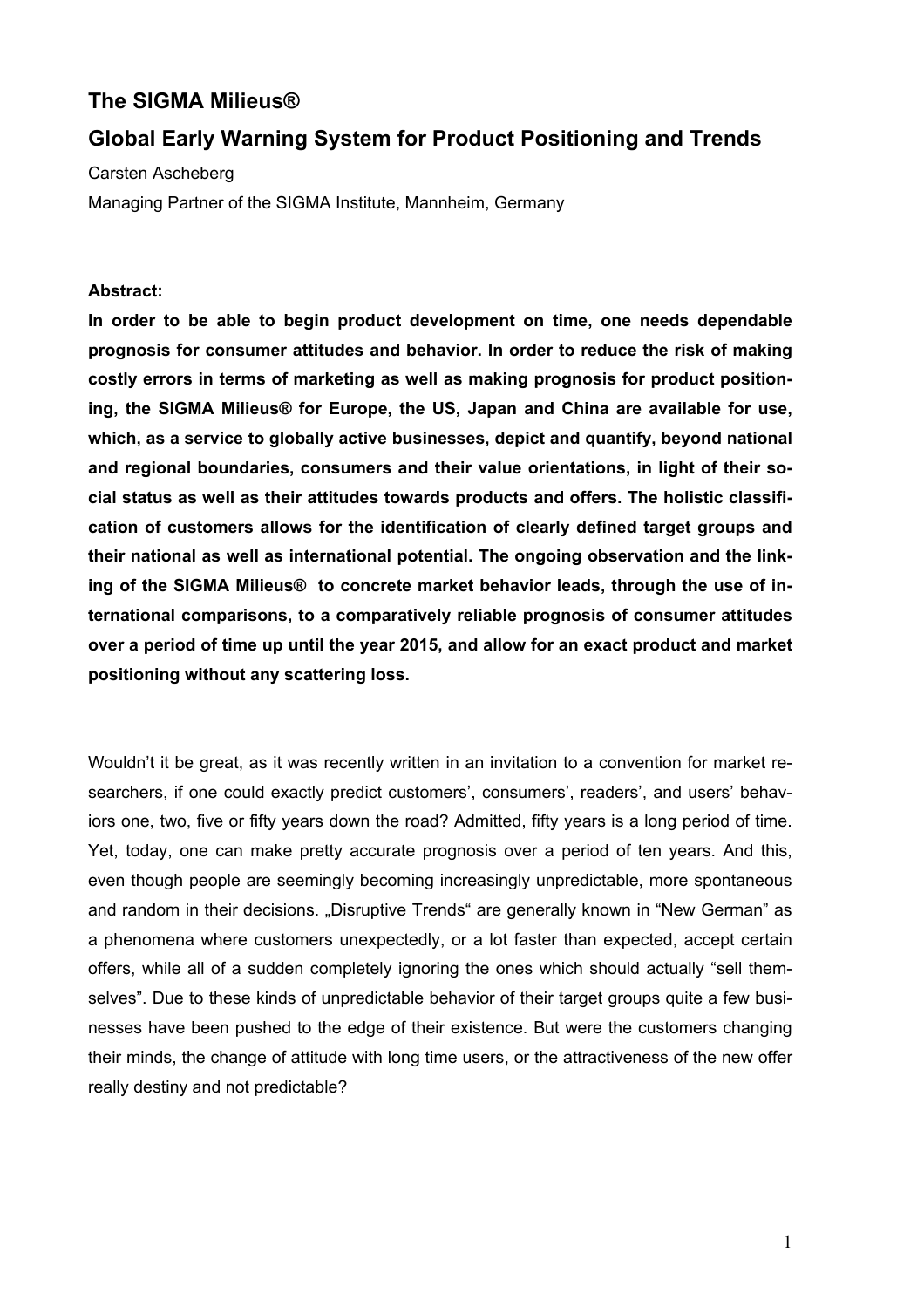There is still no guarantee for success, and one still can't predict consumer behavior with absolute certainty. But the risk of a misinterpretation of future developments over a time period of 10 or 12 years can be greatly reduced. Provided one is willing to keep an eye on, compare and analyze attitudes and behaviors of consumers beyond one's own immediate environment. Even if one's own realm of operation is limited to Germany, one can only protect oneself today from undesirable consumer actions, if one is continually informs oneself about what is going on in the rest of the world. Not only because the world has supposedly become a village, the customers have become more mobile, and global exchange of information has become institutionalized, but because "trends" travel, meaning, that trends appear somewhere and only over a period of time are spread throughout the globe.

Three examples from the not to distant past: Online auctions were already a mass phenomena before they changed the European market, the micro car trend started in Japan and now is considerably growing in Europe as well. The GSM technology, on the other hand, first established itself in Europe, before it reached the American market.

Businesses that operate internationally, are dependant on having a reliable early warning system for these kinds of changes in trends, in order to be able to participate by offering competitive and timely products and services.

### **Demographics haven't been able to explain trends for quite some time now.**

Even if most marketing and media strategies still define target groups in terms of demographics, it is almost a platitude, which you wouldn't even want to mention, that consumer demographics really don't explain customer attitudes and trends all that well. To know one's target group today, means to know.

- which habits,
- environmental conditions,
- which basic attitudes, motivations and needs

influence their individual attitudes. If one chooses to ignore this kind of information, one will not be able, in most cases, to satisfactorily determine why one's own product is either preferred or rejected, for which lifestyle the make's positioning is suited, where there'd be chances for growth, and from where one would have to expect risks. Furthermore, the inten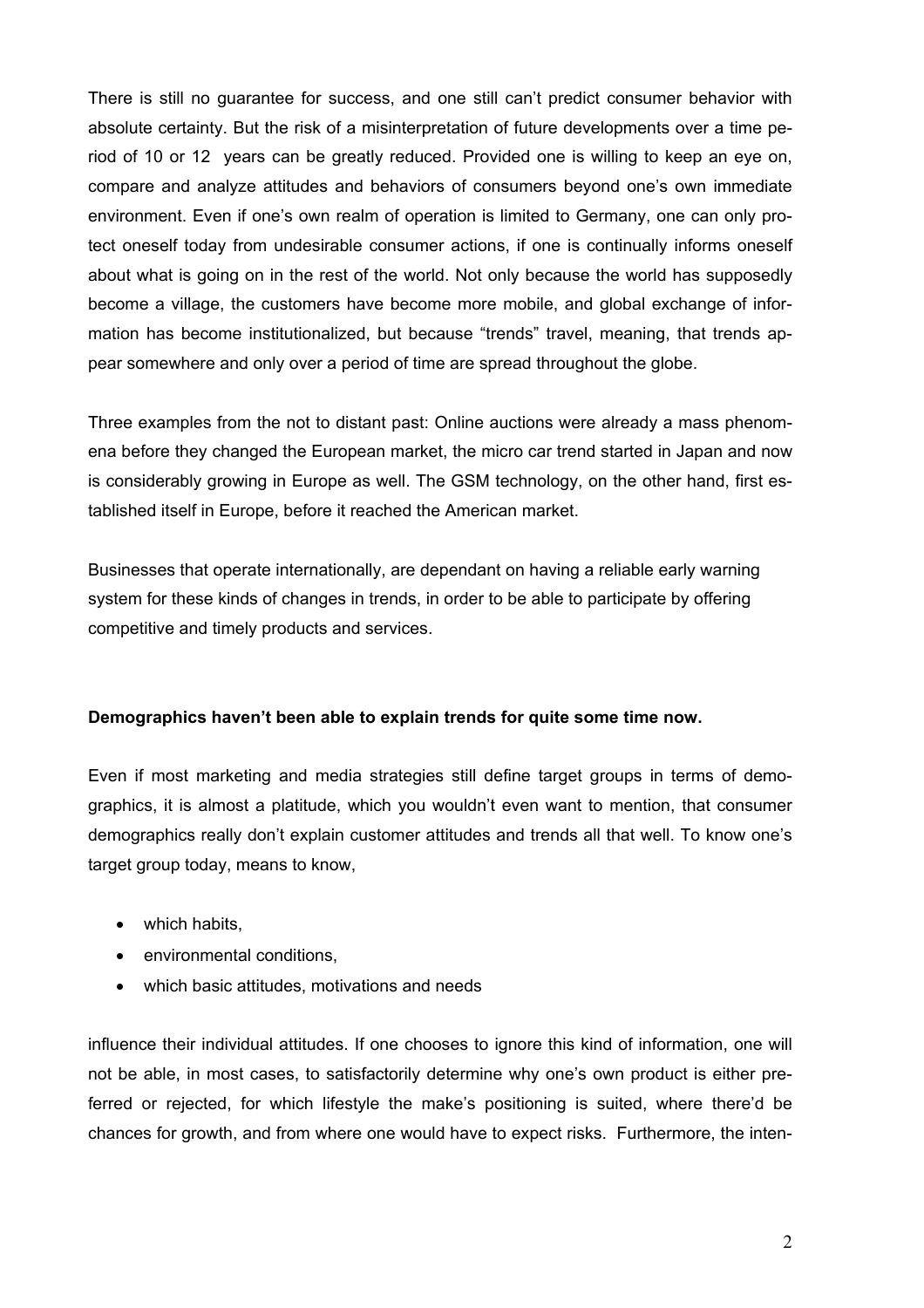sity of product usage, which is often mentioned in addition to demographics in order to describe target groups, can only marginally reflect the chances for growth or erosion.

Because more than ever (this too is general knowledge) the act of purchasing reflects the buyers' attitudes towards life, their social and political values (e.g. environmental and health consciousness), their desire to set themselves apart, or conform to others, expressing the identification with either certain specified- or their own demands, their commitment to pleasure or the desire to object. Today it is even possible to chose among low price offers.

### **The act of purchasing is influenced by an entire network of different aspects.**

The "Social Milieus" research approach, which has been, to a large extent, co-developed by Jörg Ueltzhöffer, one of the two founders of SIGMA, systemizes this diversity of everyday life worlds. Milieus describe people and their specific attitudes and life orientations, and outline social groups, whose value orientations, goals in life, lifestyles – and thus also their basic method of consumption – are sufficiently similar. The goal of the milieu analysis is to "paint a complete picture" of people, as a network of many different influences, which, analyzed independent from each other, could never adequately describe behavioral attitudes.

The starting point for these ideas, was to give the customer the possibility to display his subjective reality without any external influences and the most amount of freedom. He himself gets to describe what is important in his life, what only interests him marginally, - or doesn't interest him in the least. He describes the every day life world from his point of view, opens the door to his apartment to show us what his subjective reality actually looks like, and through that forms a basis for the development of "statement clusters" with which one can then produce individual research segments ("SIGMA Milieus").

Measuring social status against basic value orientation has proven to be an optimal way to depict these milieus. Here, the *social status* describes the formal classification as a summery of the objective (mostly demographic) characteristics, e.g. level of education, job, income etc. The *value orientation*, depicted on the horizontal x-axis, represents the textual classification of the social groups, like different lifestyles, desires and goals, spirituality/religion, attitudes towards work, efficiency and much more*.*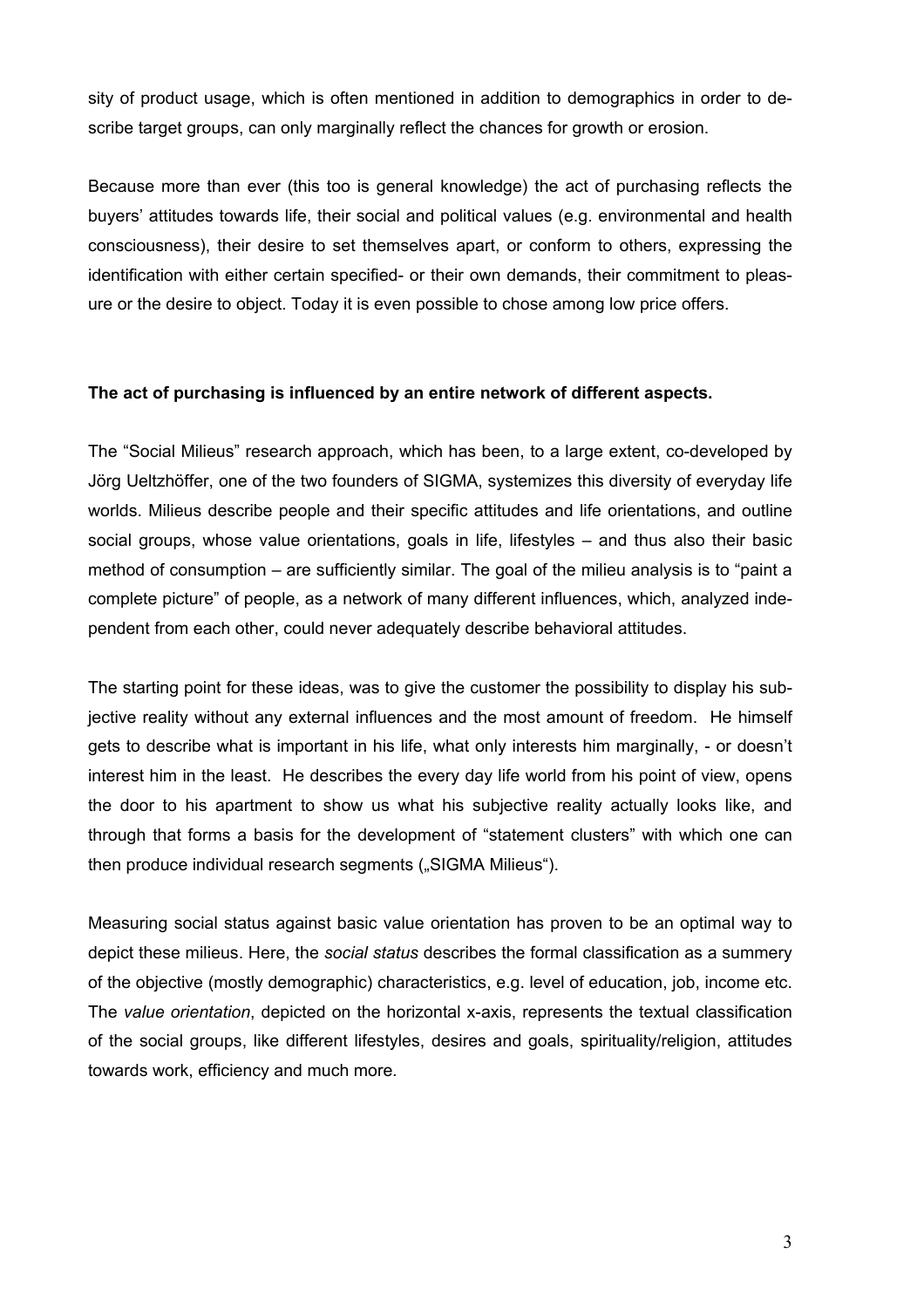## **SIGMA Milieus® in Germany**



*Fig. 1: SIGMA Milieus® in Germany* 

### **A model, on which you can depend**

In Germany 10 Milieus are derived from this, which, over time, have proven to be stable and clearly distinct from each other. A currently commissioned study has proven this once again: Here 2000 people, which were interviewed and classified in regards to their milieus in 1999/2000, were once again contacted 5 years later, once again classified according to their respective milieu and at the same time were asked about changes that had taken place in their lives. Luckily, more than four fifth of those who were contacted participated. As was to be expected, people's circumstances in life had drastically changed: People got divorced, since had to tackle unexpected economic problems or had gotten ahead further in their careers than expected, were single again or had since bought a house with a garden and had started a family. And still: Roughly 3/4 of the people in question remained completely stable in regards to their value orientation and their place in the respective SIGMA Milieu®, the others for the most part into the closely neighboring milieus. It was interesting though, that most of the milieu switches occurred in the direction of modern milieus, thus these individual milieu switches reflected the general modernization process in society.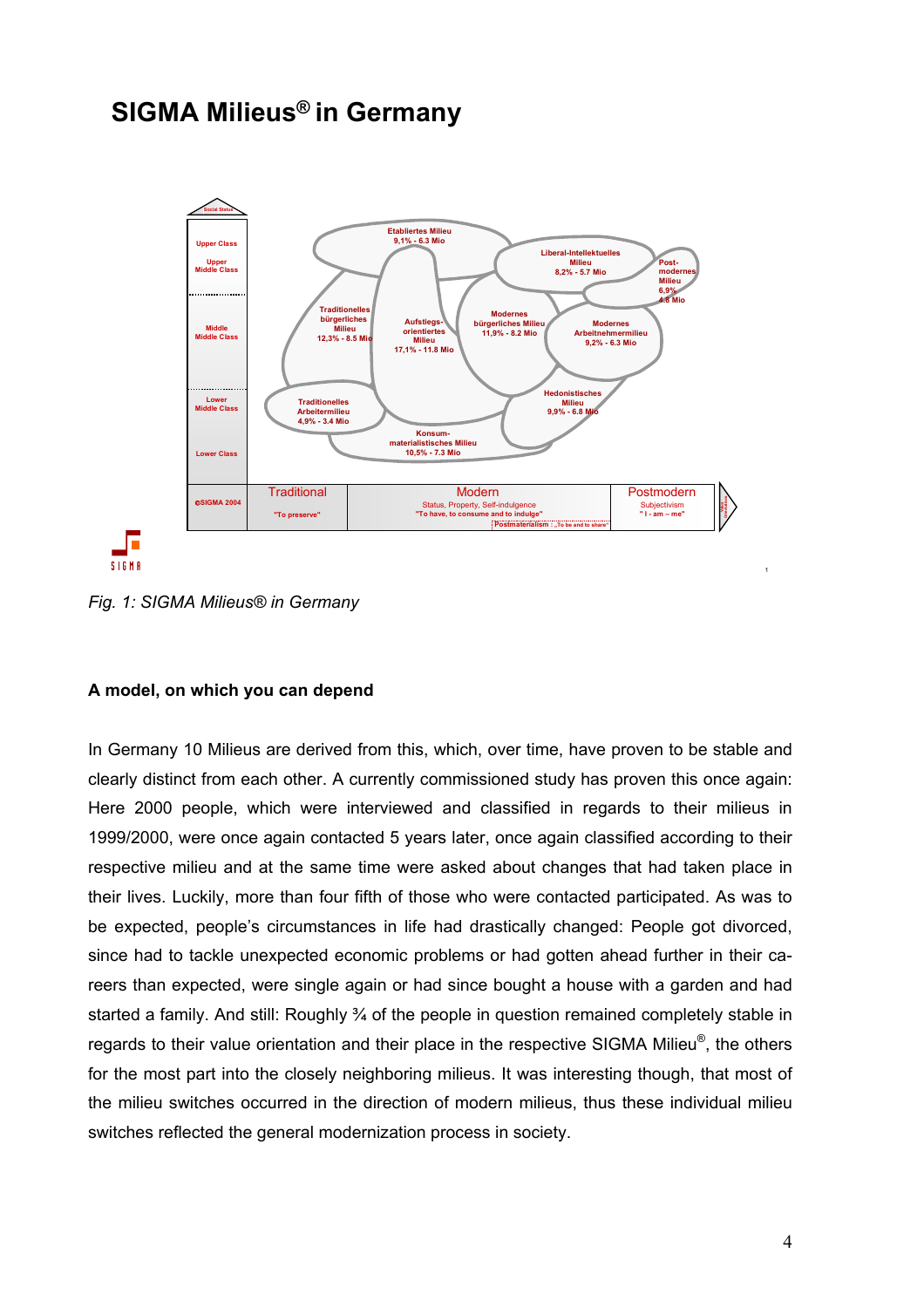The fact that, over time, people continuously are part of specific milieus, as well as the stability of the milieus, does not only prove the practical relevance of this model (people do don't change their general view of life on a yearly basis) but is also the methodological as well as theoretical prerequisite to serve as a marketing basis for ongoing product development: Non one can build on computer simulated target groups, which would continuously change in terms of complexity and interpretation. On the other hand, the continuity of model and method is also a prerequisite for being able to detect anomalies and changes in attitudes and behavior quickly, and with a high degree of certainty.

Yet, this doesn't mean that for the sake of continuity, statements that are defined at a certain point remain unchanged for decades as a matter of principle. Quite to the contrary – stability requires a continual examination of relevance and/or the reflection "reality", and if needed, careful adaptation.

### **Observing others has always helped in finding oneself.**

Already in the early 90s it became apparent that the purely German view of society allowed for the definition of status, yet was not able to deliver adequately dependable prognoses. Being able to recognize trends in such a timely fashion that a business can react to them with adequate offers, means they have to be detected as early as possible. This in turn means being able to determine even the smallest deviation in behavior as a future norm – a task bearing a great potential for error. This kind of risk can be reduced if these (still) small deviations can be observed in other countries as well, or have already evolved.

Thus the model of the social milieus was expanded by SIGMA initially to include all of Europe, followed by the US, Asia (Japan, SEA, MAINLAND China, Taiwan), Australia and South Africa.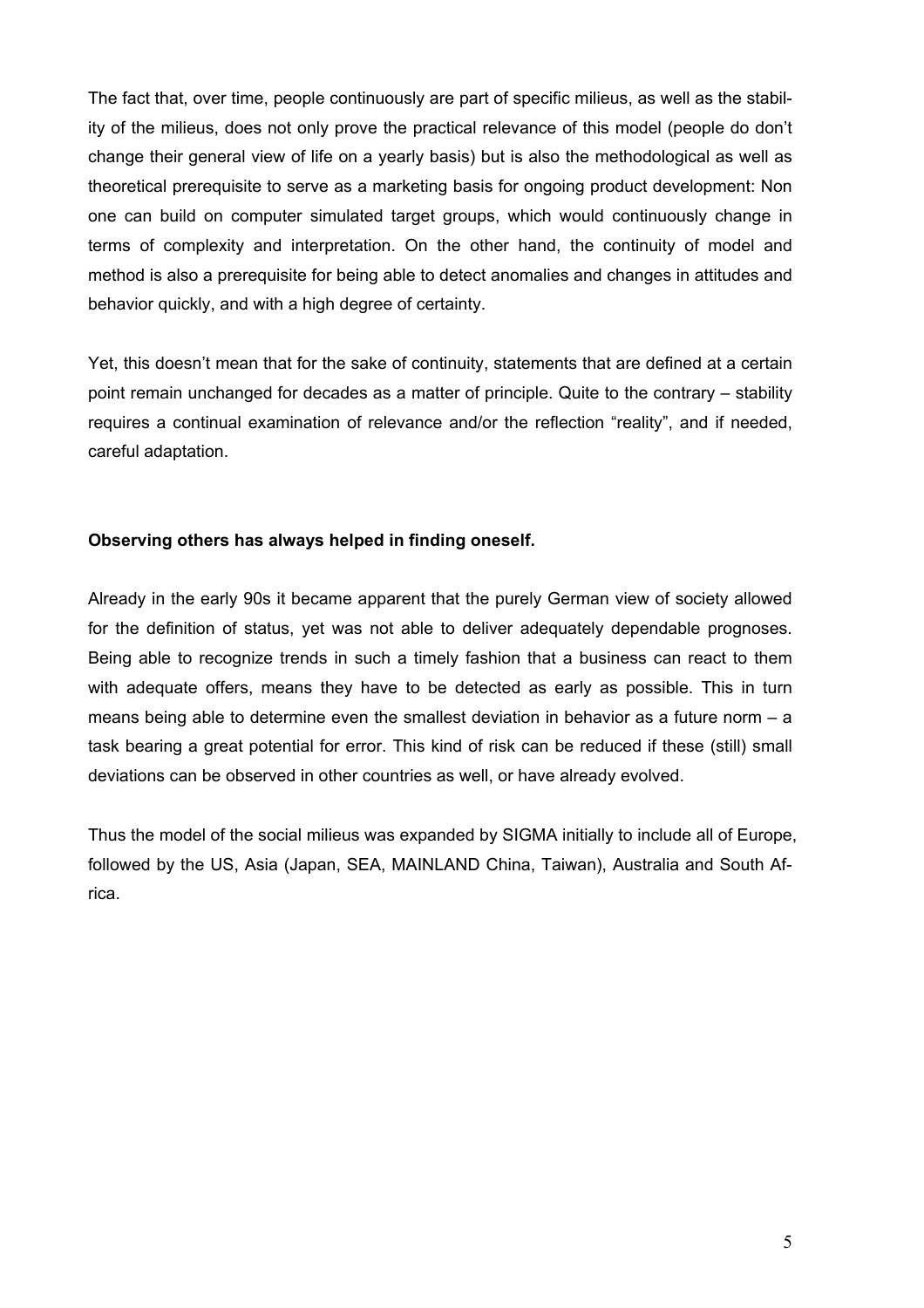## **SIGMA Research Regions**



*Fig. 2: SIGMA Milieus®: Regions* 

The global segmentation of markets has led to the definition of 12 **"SIGMA Transnational Consumer Cultures®"** in Europe, and corresponding models for the US, Japan and Mainland China. The trick here was to understand that in all 4 major cultures comparable value structure can be depicted, even if they can't be defined through a row of identical statements or identical lifestyles. The postmodern Japanese operationalizes his values according to his cultural tradition, local lifestyles and certainly to the given possibilities, just like the post modern American will present himself differently than the German one according to his social upbringing and environment. It is of deciding importance to recognize the common value structure, and thus the socio culturally related target groups beyond national and regional boundaries, without forgetting to take into consideration the necessary information regarding national and regional peculiarities which are important to marketing decisions. The model for the intercultural formation of milieus is being continually updated since 1996 and regularly quantified.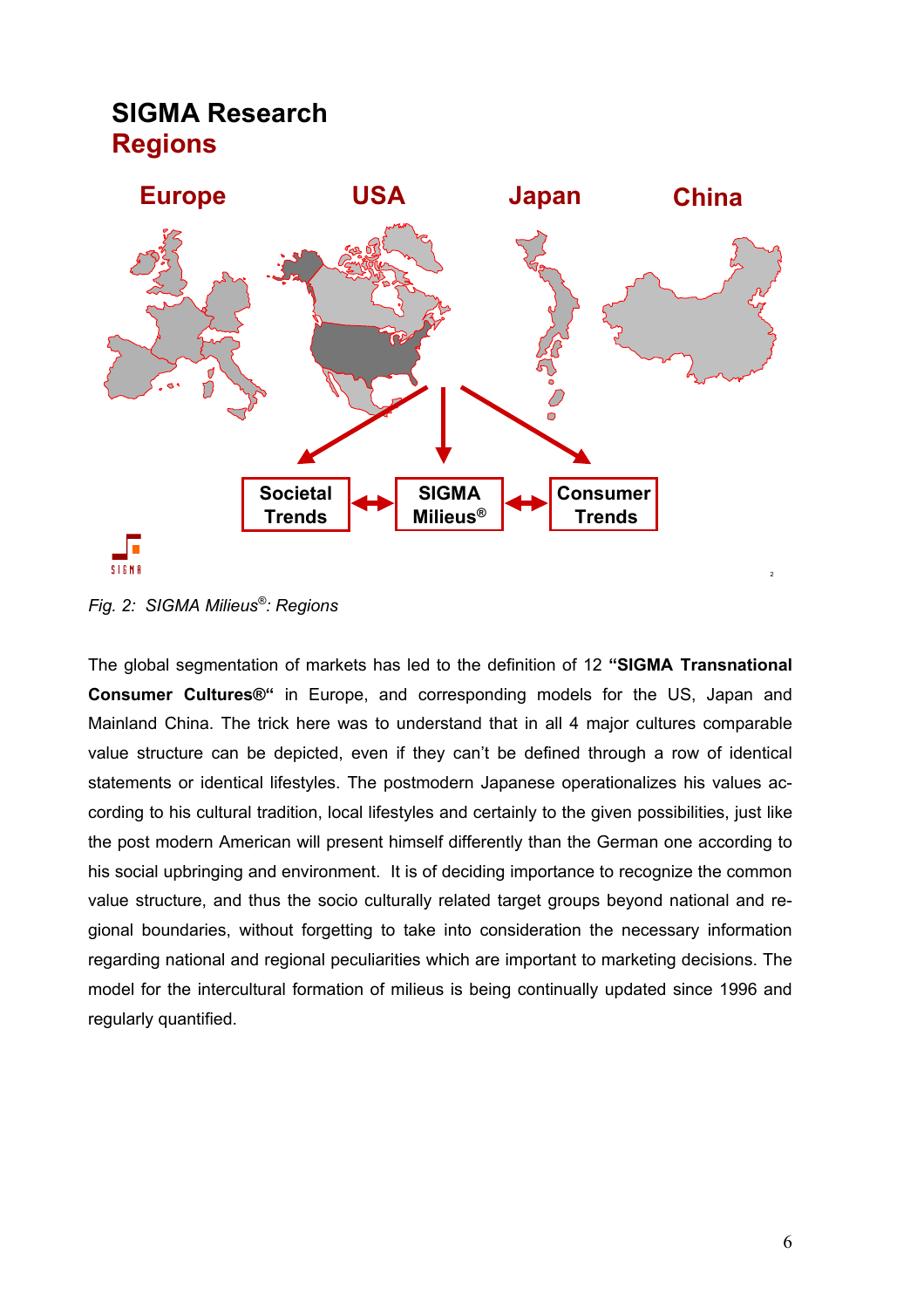# **SIGMA Milieus® in Europe 2004**



*Fig. 3: SIGMA Milieus® in Europe 2004* 

A large number of companies, especially from the ranks of the globally active automotive industry like the BMW Group, smart, DaimlerChrysler, GM, Honda, Nissan-Renault, PSA (Peugeot-Citroen), Toyota or the Volkswagen Company today use the SIGMA Milieus®, especially when it comes to detecting trends and subsequently launching the appropriate product developments and positioning new models.

### **The evolution of trends requires an "appropriate environment".**

Trends don't just start anywhere or simply within "society", but normally need a certain sociocultural environment, - meaning they start in specific milieus, from which they then spread. In most cases one would simply look at society or make the usual target group distinctions as : "Men/women between the ages of  $20 - 49$ ", thus loosing sight of any new or divergent behavior – even if one was to specifically focus on certain attitudes, power users or other groups solely defined by a single trait.

To know in which milieu the dynamics of a society originate makes it a lot easier for marketing to establish oneself in the respective milieu as a manufacturer or owner of a make, in order to profit from this kind of dynamism. It is not always the same milieu which shapes or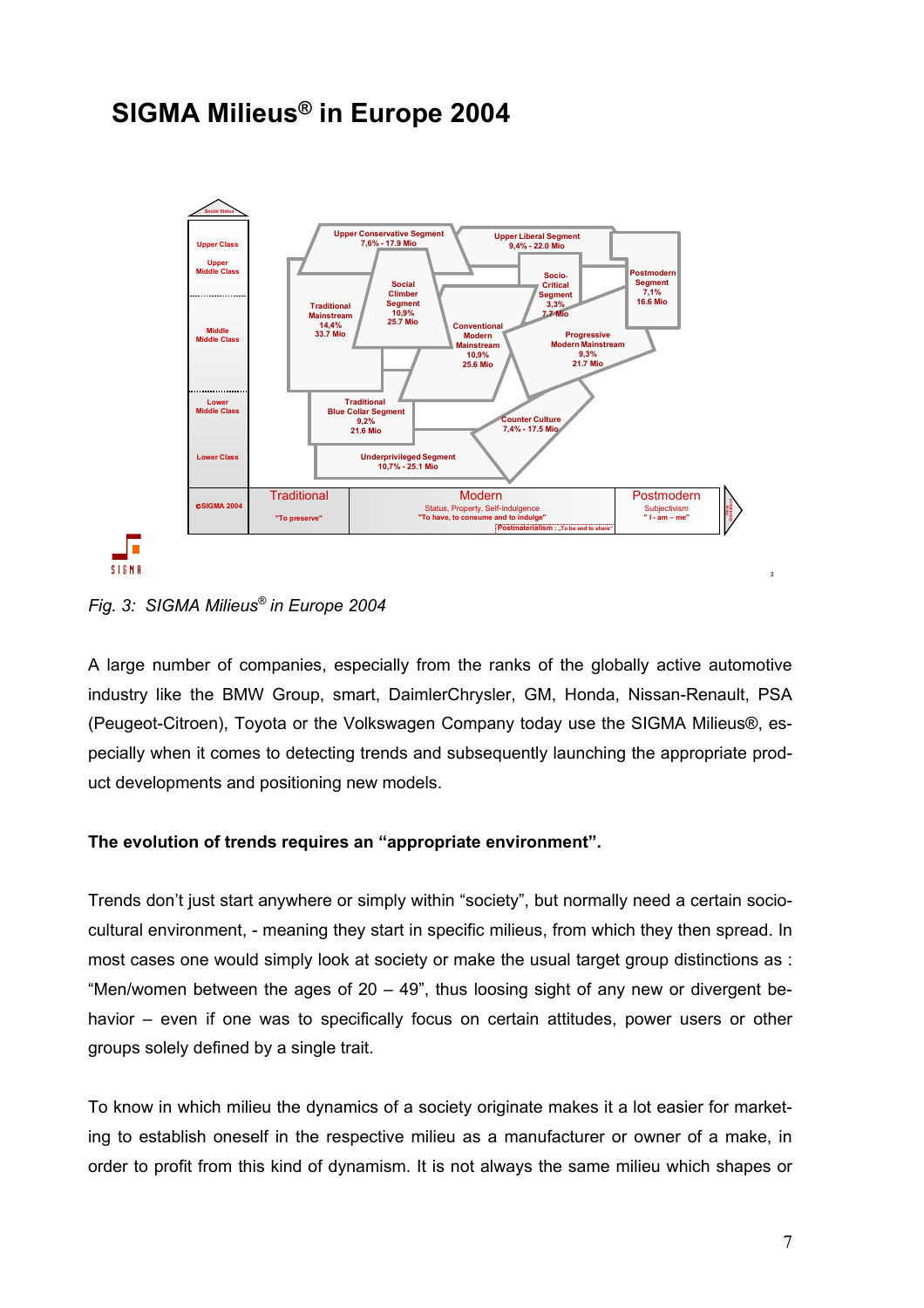drives a society. Yet, it's showing that in respect to the new elites that it is they who are the driving force in all life worlds, which we associate with the "postmodern paradigm":

- in Europe the members of the Upper Liberal Segment, the Postmodern Segment and the Progressive Modern Mainstream, are responsible for most.
- in the US the trendsetters are the "Affluent Progressives" and the "Emancipated Navigators"
- in Japan, the SIGMA Milieus® which are usually the first ones to be on the "inside of things" are called: "Modan Rich", "Shin-Shimin-ha" und " Young Tokai-ha",

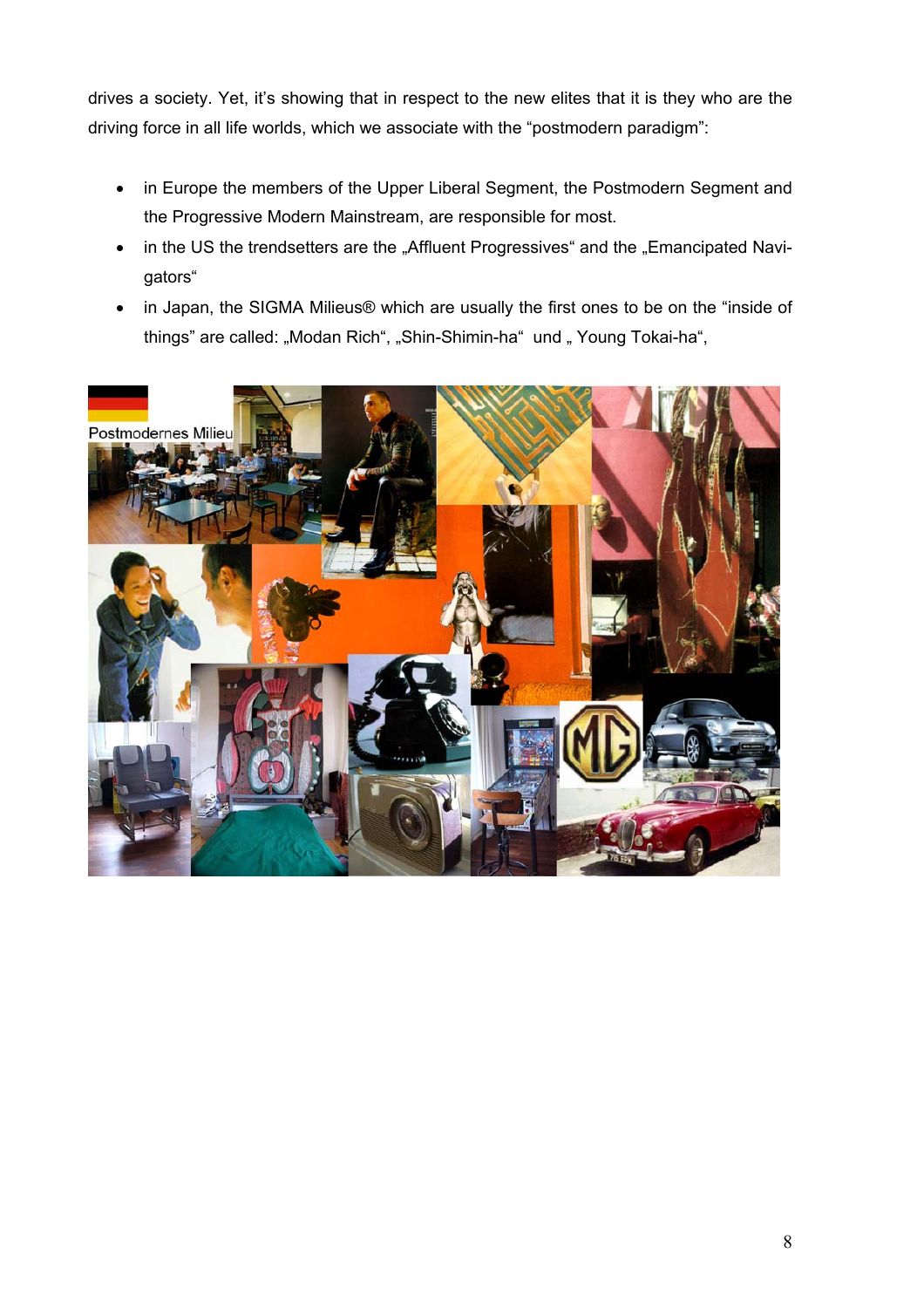

*bb.4: Postmodern Life Worlds in Germany, the US und Japan*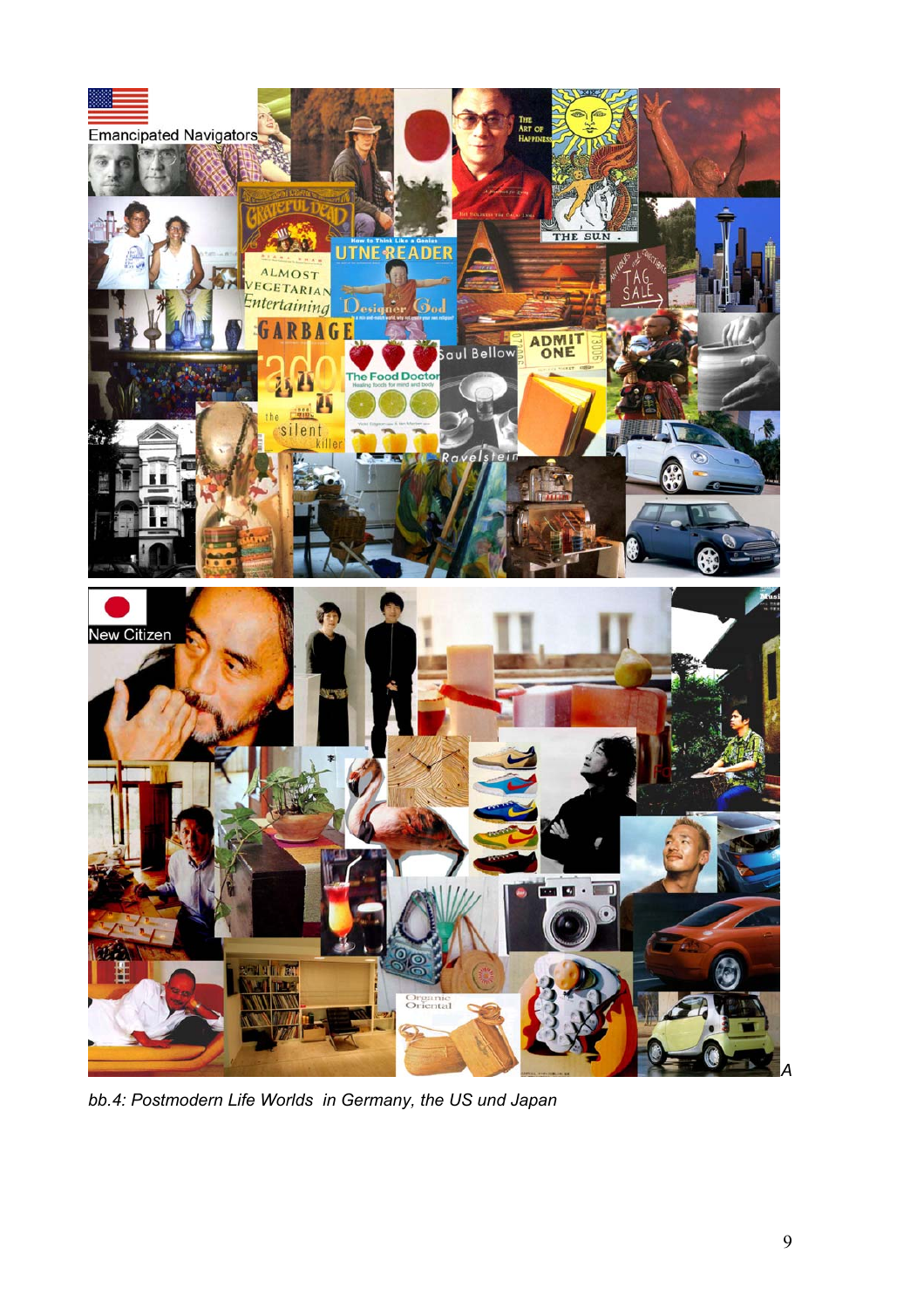With the use of SIGMA Target it!®, a computer aided instrument, which can assign people to their according milieu within 90 seconds, and modern marketing with mikrotyp SIGMA in cooperation with ACXIOM® , one is able today, at the level of a single household, to exactly pinpoint where one can find the respective milieus and reach them without any scattering loss.

### **Design is the center piece of the product.**

One can observe that when it comes to purchasing decisions, meaning make and product preferences, things are becoming more and more unpredictable and less reliable. Not only in respect to elections there is, all of a sudden, this rather high percentage of shift in votes, product and make loyalty are also subject cycles which are continuously getting shorter. Make and product message are decoded just as easily as the most intriguingly concocted communication strategies. The consumer reacts with both the head and the heart, and especially spontaneously.

The arrangement of one's own every day life world, meaning how one wants to live, how one wants to present oneself to the world, which makes, products and services one prefers, which ones one rejects, how one sets oneself apart from different groups of people, in order to not be confused with them etc., is increasingly becoming equal to the forming of an identity in regards to every day life aesthetics. It's actually more of a "feeling" (emotional) process as a thinking one. "Every day life aesthetics" in this context is not only related to beauty, but refers to the fit between consumers' values and aesthetical orientations on the one side, and the manufacturers' products and market communication on the other. Styling as a way of satisfying one's needs, design as something that gives worth to one's identity! Consumers do not only prefer one product over the other because of its innovative character, but because of the fascination for the design. It fits the personality, it fits one's own value pattern, one chooses it because the design fits the personality, even if the value of the product alone would not justify the choice.

This kind of aesthetical fascination has meanwhile become a key trend throughout all product categories. The 'aesthetisation' of everyday life, and thus, of consumption, is unrelentingly imposing its rules on the marketing of products and services. **Design isn't just the cherry to top off the product, - it has become its center piece.** "The aesthetical perspectives, which were once considered rather dubious", says the social philosopher Wolfgang Welsch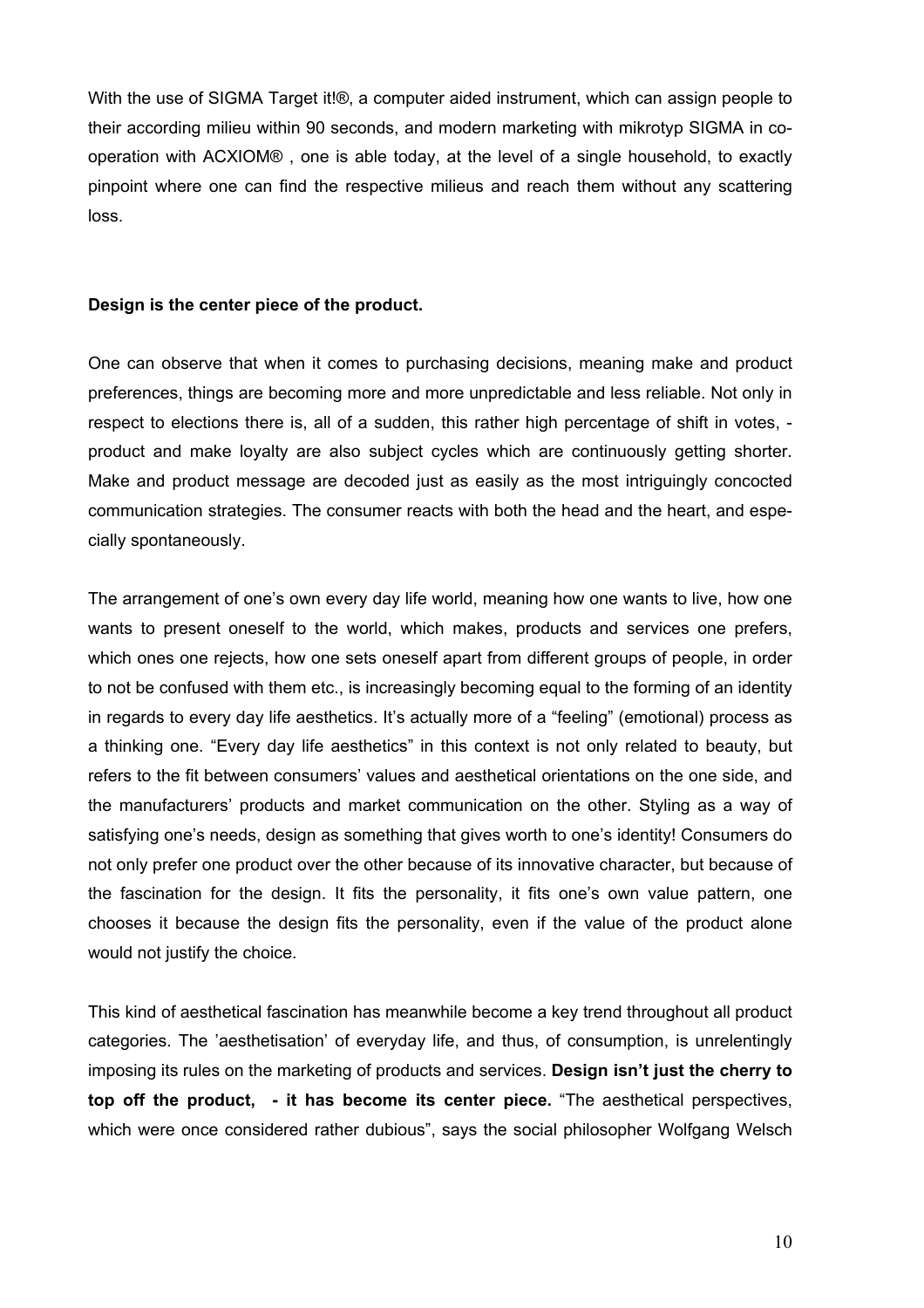when looking at the societal change, "increasingly prove to be the ones that are closer to reality and easier to decipher."

As always, when people make decisions using their intuition rather than being rational, the subjective certainty with which the decision is made is bigger and the decision is made more quickly. Something that consumers want is always more convincing than something one needs. If one can not produce this kind of coherence, if one does not know about the existential orientation of one's target groups, one is quite possibly going to be surprised by the reaction (or rather unresponsiveness) of "one's" customers. This necessary congruency between people and products, in the end, leads to the fact that markets become highly diverse, that big coherent offers become less and less prevalent, and that niche offers ultimately become the dominant form.

SIGMA describes this phenomena, in which people chose their own "form of existence" rather through what they personally experience than through rational introspection, as "Identity Engineering".

### **The current triumph of the flat screen TV was predictable.**

Manufacturers, which 24 months ago were only looking at the currently rather small market shares of flat screens in the TV segment (<3%), were at risk of overlooking this market trend, and through that giving up their own market share to new vendors.

What was overlooked, was the growing interest in the technological/aesthetical design of one's own living space in the trend leader milieus, in which these news products seemed to fit perfectly: The SIGMA trend indicator produced data showing that 80% (!) of all the respondents, especially the post moderns, answered that a flat screen tv would fit their style of interior decoration "really well", or "well". This clearly showed that  $-$  given the right price  $-$  a flat screen TV would not only be a niche product for rich people or technology freaks, but that it really had the potential to be sold in volumes, pushing the current "tube technology" to the fringes. The rapid slump in prices, and the resulting dissemination of flat panel PC monitors on the market consequently let to a much faster than expected dissemination of this kind of innovation. Manufacturers, who missed the boat on including flat panel TVs in their line of products aren't only complaining about the loss of sales and profits, but in many cases, now also have a credibility problem in the eyes of those who trusted the make and its competence.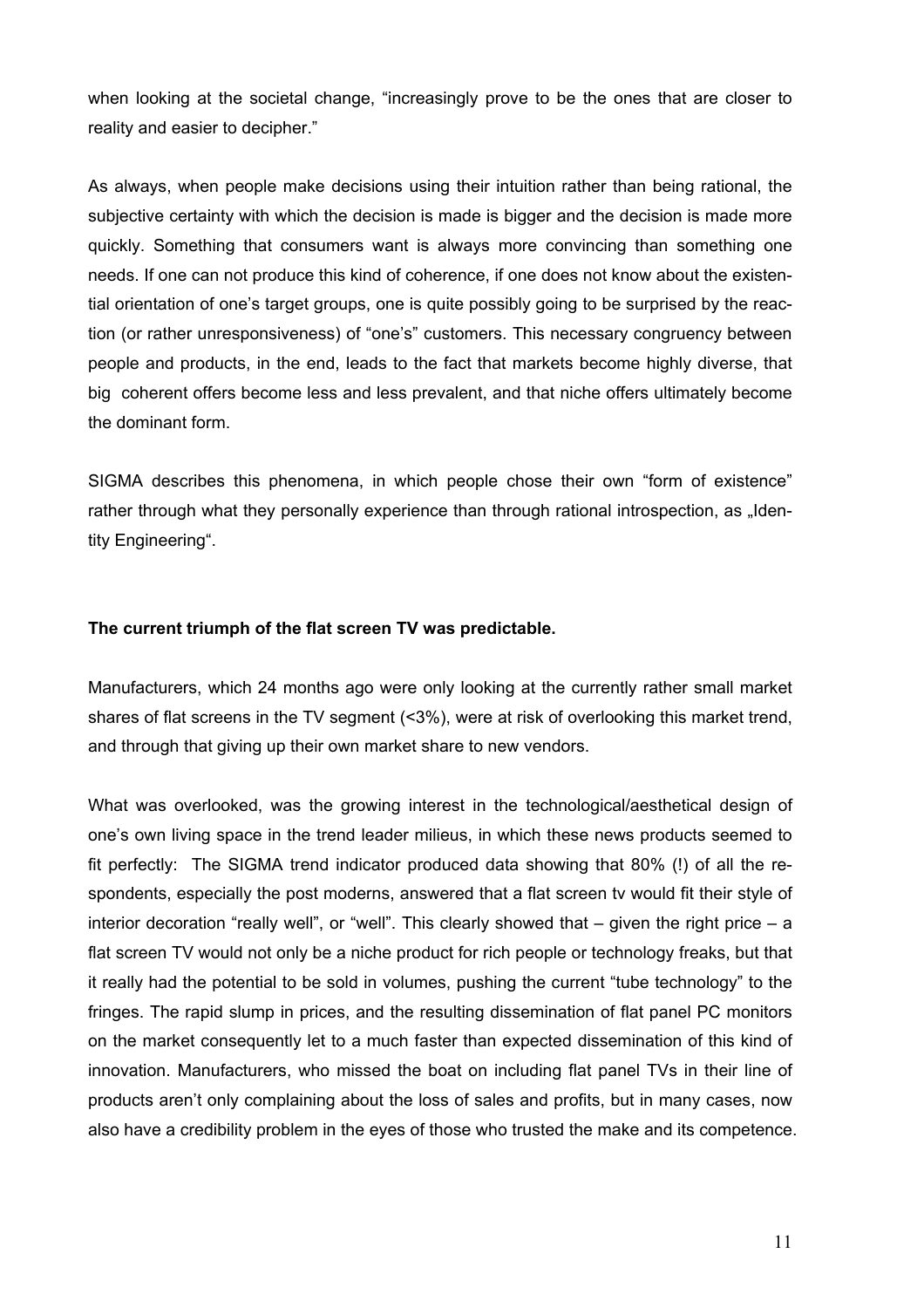Especially when it comes to new technologies one can clearly see the strong necessity of a global view concerning consumer behavior in combination with the consumer's value structures. If, on an international level, the same milieus react to the same innovations, one can be sure that these developments will spread globally time delayed.



Fig. 5: Ownership of new technologies in Europe, USA und Japan 2004

### **SIGMA Milieus as a global positioning instrument: the example of MINI**

In order to genuinely build a make from ground up and make it big, two things are necessary, according to Karl-Heinz Kalbfell, the former marketing director at BMW, where he was responsible for the re-launch of the BMW MINI: It has to be clearly positioned and anchored in a broad spectrum of the population. The primary task for marketing, while developing the new MINI, was to define the target group. But who actually needs a car this small and is furthermore able to afford or willing to pay that amount of money, not only for BMW quality, but also for that kind of "cult"?

Back then, the SIGMA milieus were able to provide us with a quick response: The Postmodern Milieu was to be the communicative target group, the volume target group the Progres-